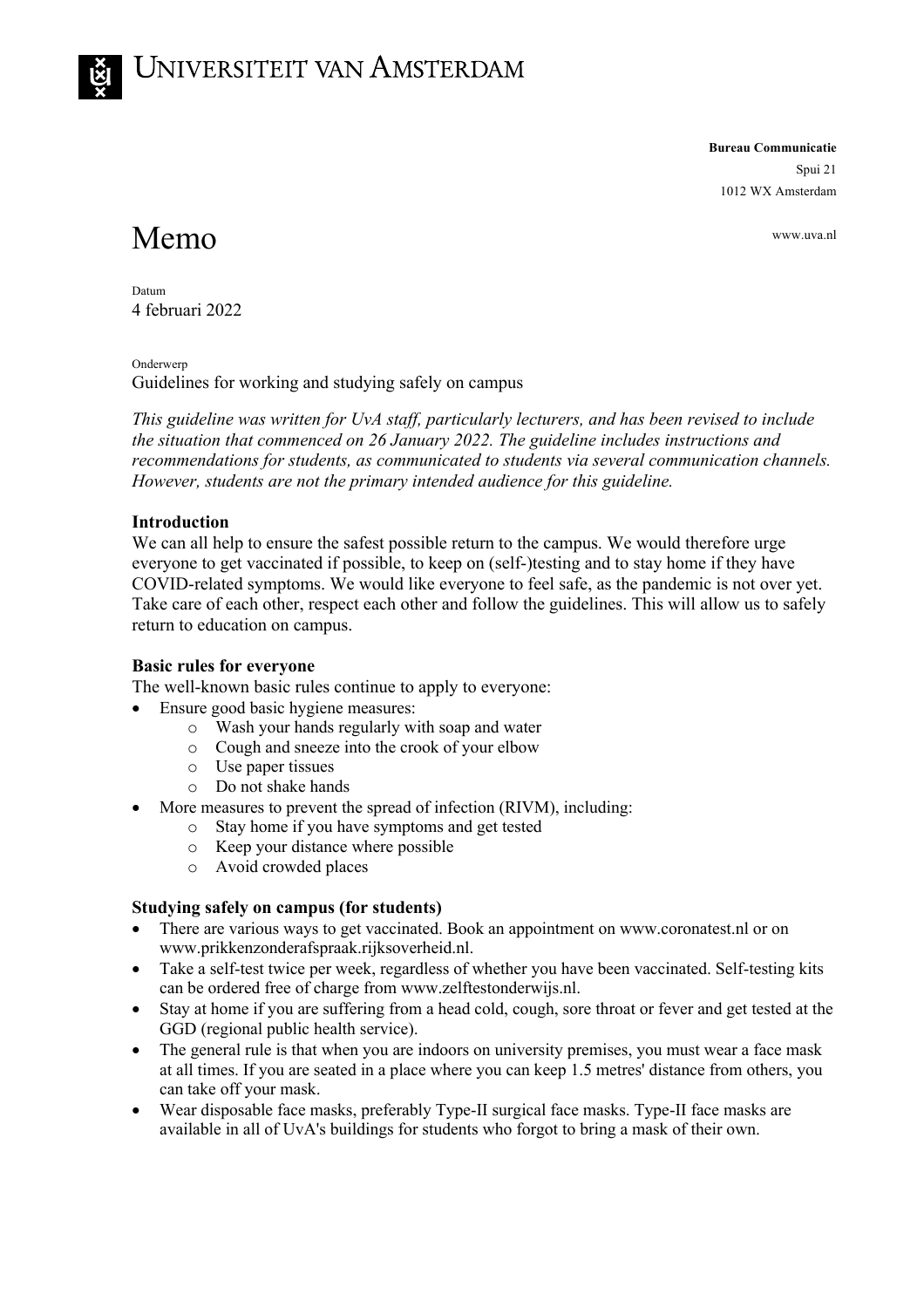- Face masks may be taken off for a brief period when students are eating or drinking (while seated), and also in situations where taking off one's mask is necessary for proper communication with others (while seated), even in situations where others are less than 1.5 metres away.
- If others ask you to keep your face mask on, keep it on.
- Face masks are supplementary to the primary rule, which is physical distancing: keep 1.5 metres' distance from others if it is possible to do so.
- Face masks are not mandatory for people who are unable to wear them due to an impairment or medical condition, regardless of whether the impairment or medical condition is visible.
- Observe the walking routes and other hygiene measures.
- Avoid large groups (outside the lecture halls).
- Do not spend time on campus unnecessarily. Go home immediately after the lecture if you do not have another lecture or other appointments.
- Arrange as many things as possible with your study programme/university digitally, instead of at the desk.
- Follow the instructions of the stewards and supervisors.
- Take other people into account. Address each other about unpleasant or unsafe situations and be responsive to the wishes of others.

#### **Working and teaching safely on the campus (for UvA employees, including academic staff)**

- There are various ways to get vaccinated. Book an appointment on www.coronatest.nl or on www.prikkenzonderafspraak.rijksoverheid.nl.
- Take a self-test twice a week (this can be ordered for free at www.zelftestonderwijs.nl). It is always a good idea to do so, even if you have been vaccinated.
- Stay at home if you are suffering from a head cold, cough, sore throat or fever and get tested at the GGD (regional public health service).
- The general idea is that when you are indoors on university premises, you must wear a face mask at all times. If you are seated in a place where you can keep 1.5 metres' distance from others, you are allowed to take off your mask. Wear disposable face masks, preferably Type-II surgical face masks. Type-II face masks are available in all of UvA's buildings for employees who forgot to bring a mask of their own.
- If others ask you to keep your face mask on, keep it on.
- Lecturers who are teaching a large group of students are allowed to do so without face masks, to make sure they can be heard properly by everyone present. In such situations, be sure to keep your distance from your students.
- When working on the campus, employees must wear face masks whenever they move from one place to another. While seated at your own desk, you are allowed to take off your face mask if you are able to keep your distance from others. You must put on your mask again when you get up and leave your desk.
- When attending meetings, it may be beneficial to take off your face mask to be able to communicate with each other properly. In such situations, you are allowed to take off your mask. However, you are kindly requested to make absolutely sure you are keeping your distance from others.
- Face masks are supplementary to the primary rule, which is physical distancing: keep 1.5 metres' distance from others if it is possible to do so.
- Observe the walking routes and other hygiene measures.
- Avoid large groups (outside the lecture halls).
- If you are not teaching any lectures or seminars: keep 1.5 metres' distance from your colleagues while working;
- Work at home if you don't have to teach or have other appointments.

#### **Further information for lecturers**